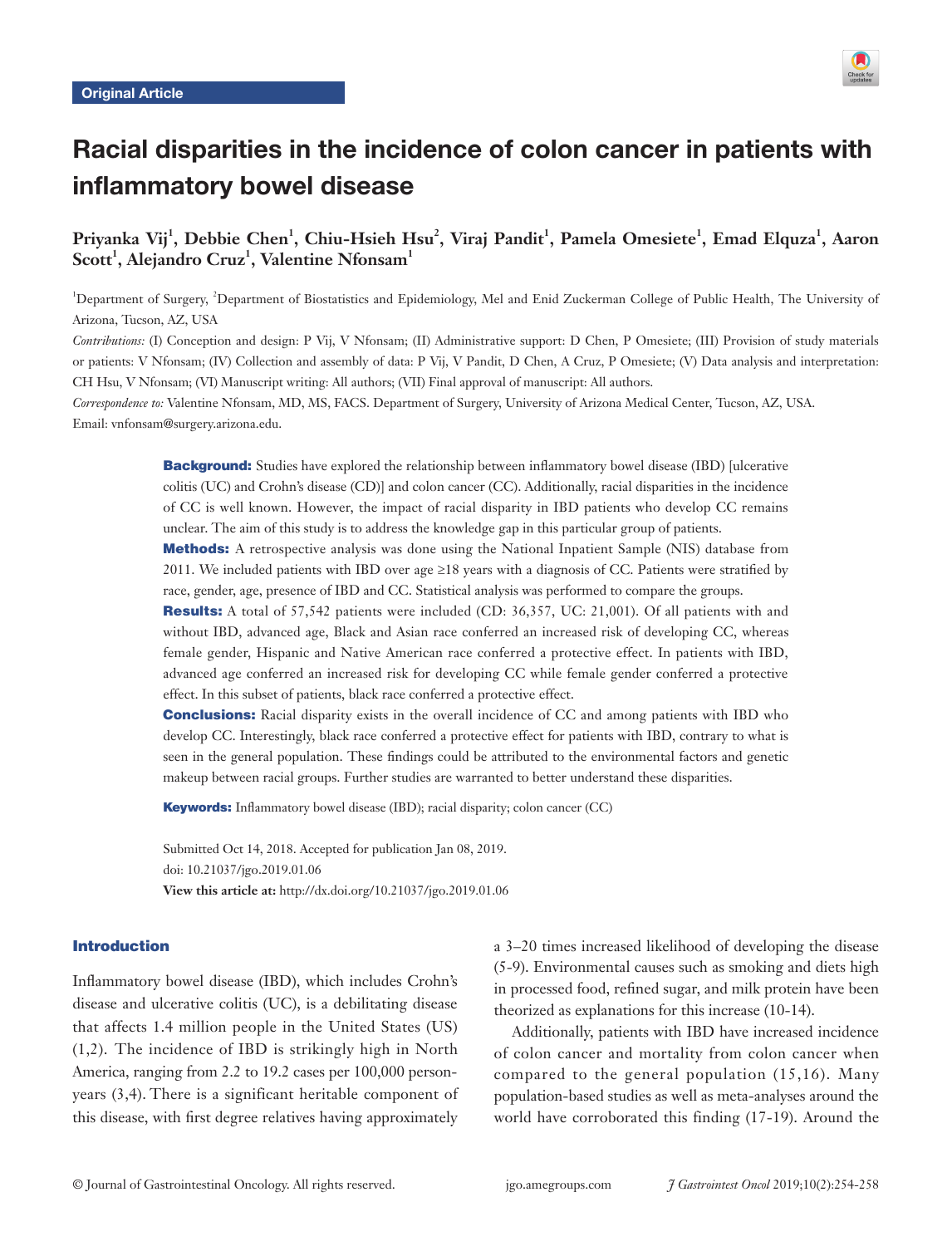#### Journal of Gastrointestinal Oncology, Vol 10, No 2 April 2019 **255**

Table 1 Results of filtering the data and stratifying by race. Total number of cases with IBD and total number of cases with colon cancer are filtered from all the data and percentages are calculated from the total number of individuals in that race. Total number of cases with IBD and CC are filtered from cases with IBD and percentages are calculated from total number of individuals with IBD in that race

| Race                   | Total number of all<br>cases | Total number of<br>cases with $IBD(%)$ | Total number of cases with<br>colon cancer (%) | Total number of cases with IBD<br>and CC (% for cases with IBD) |
|------------------------|------------------------------|----------------------------------------|------------------------------------------------|-----------------------------------------------------------------|
| White                  | 4.250.073                    | 47,014 (1.1)                           | 24,631 (0.6)                                   | 256 (0.006)                                                     |
| <b>Black</b>           | 944.957                      | 6,668(0.7)                             | 5,202(0.6)                                     | 17 (0.002)                                                      |
| Hispanic               | 652.905                      | 3,155(0.5)                             | 2,668(0.4)                                     | 16 (0.002)                                                      |
| Asian/Pacific Islander | 130.472                      | 538(0.4)                               | 874 (0.7)                                      | 0(0.0)                                                          |
| Native American        | 34,698                       | 167(0.5)                               | 126(0.4)                                       | 0(0.0)                                                          |
| Total                  | 6,013,105                    | 57,542 (1.0)                           | 33,501(0.6)                                    | 289 (0.005)                                                     |

IBD, inflammatory bowel disease; CC, colon cancer.

world, the incidence of colon cancer per year is 1.2 million and the mortality is 0.6 million per year (20).

Racial disparities in colon cancer in the general population are well established, with African-Americans having the highest incidence and mortality and Asians/ Pacific Islanders having the lowest (21). Prior studies have analyzed gender and age of patients with IBD who develop colon cancer, demonstrating that overall, the risk of developing colon cancer is higher for men with IBD than for women with IBD and is higher for patients who are under the age of 40 (17,22). However, investigation of other demographic variables, such as race, in this subset of patients remains incomplete. This study seeks to determine whether there exists racial disparity in the incidence of colon cancer in patients with IBD. Findings from this study will help in identifying high risk patients who may develop CC and help shape public health efforts to ultimately reduce the incidence of colon cancer.

#### **Methods**

A retrospective analysis of the 2011 National Inpatient Sample (NIS) database was performed. This database is maintained by the Agency for Healthcare Research and Quality as part of the Healthcare Cost and Utilization Project (HCUP). It covers 95% of the US population and includes comprehensive abstracted discharged data. Inclusion criteria were age >18 years, diagnosis of IBD, and diagnosis of colon cancer. Patients were then stratified by race (Whites, Blacks, Hispanics, Asians/Pacific Islanders, and Native Americans), and gender. Age was also used as a variable. These categorical variables were then summarized by frequencies and the continuous variables were summarized

by mean and standard deviation. Log-binomial regression was performed to derive relative risk (RR), while adjusting for age and gender, and then for IBD. The significance level was set at 5%. Our analysis was performed using SAS 9.4.

For this study, the use of NIS database conformed to the data-use agreement from HCUP. This study was reviewed by the University of Arizona, Institutional Review Board and was determined to be exempt from the need for approval.

### **Results**

There was a total of 6,013,105 cases in the database that was analyzed in our study, of which 40.5% were male. Of these, 70.7% (n=4,250,073) of our total cases were classified as White, 15.7% (n=944,957) as Black, 10.9% (n=652,905) as Hispanic, 2.2% (n=130,472) as Asian/Pacific Islander, and 0.6% (n=34,698) as Native American (*Table 1*). Of all the patients sampled, 1.0% (n=57,542) had a diagnosis of IBD, 0.6% (n=33,501) had a diagnosis of colon cancer, and 0.005% (n=289) had a diagnosis of both. Out of all White patients, 1.1% (n=47,014) had a diagnosis of IBD, 0.6%  $(n=24,631)$  had a diagnosis of colon cancer, and  $0.006\%$ (n=256) had diagnosis of both. Zero-point-seven percent (n=6,668) of Black patients had a diagnosis of IBD, 0.6% (n=5,202) had a diagnosis of colon cancer, and 0.002% (n=17) had a diagnosis of both. For the Hispanic patients, 0.5% (n=3,155) had a diagnosis of IBD, 0.4% (n=2,668) had a diagnosis of colon cancer, and 0.002% (n=16) had a diagnosis of both. Out of all Asian and Pacific Islander patients, 0.4% (n=538) had a diagnosis of IBD, 0.7% (n=874) had a diagnosis of colon cancer, and 0% had a diagnosis of both. Lastly, out of all Native American patients, 0.5%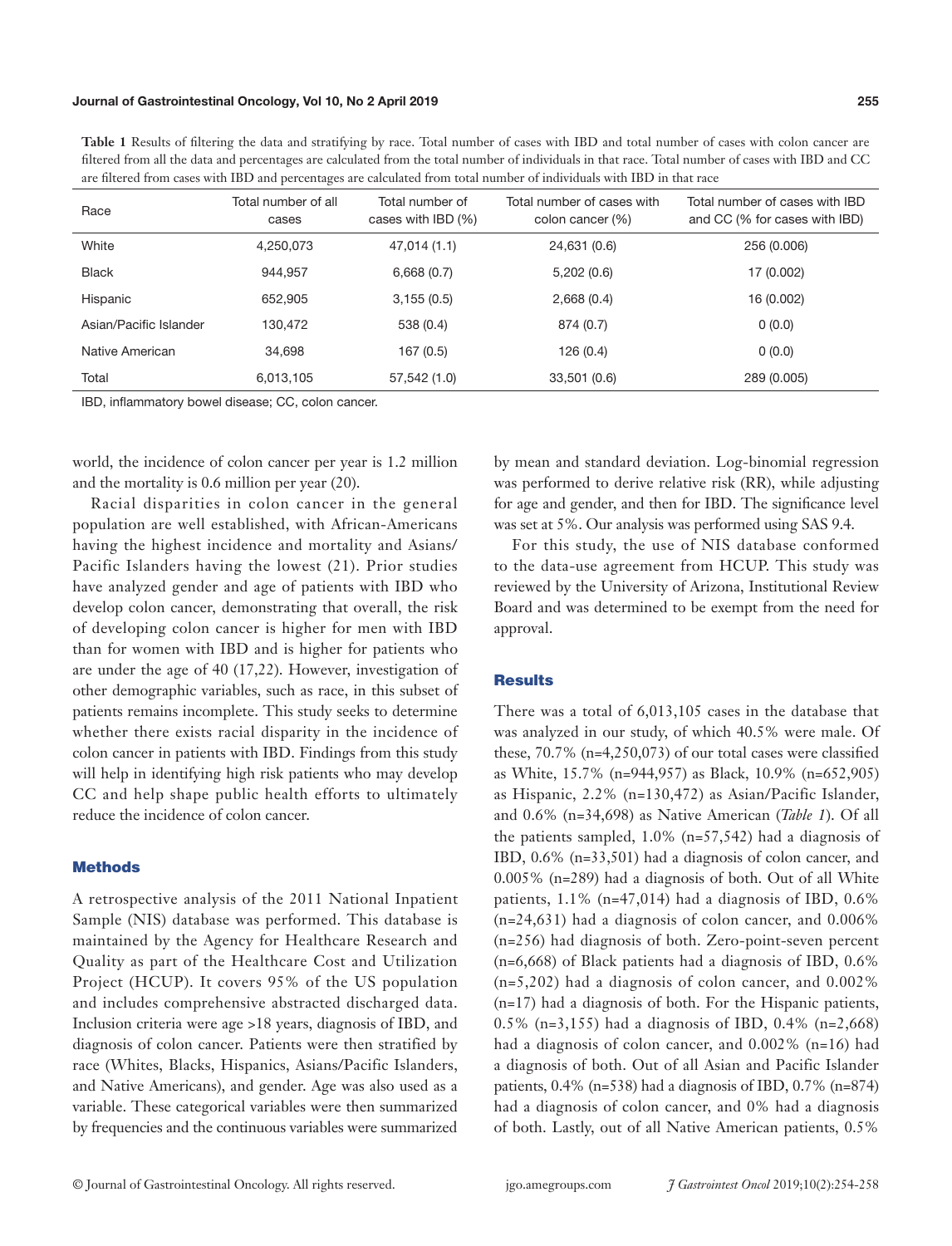**Table 2** Using log-binomial regression, relative risk (RR) for colon cancer was calculated. Variables were age, gender, race compared to Whites, and IBD diagnosis. All comparisons achieved significance except for diagnosis of IBD

| Variables                           | RR (95% CI)            | P value    |
|-------------------------------------|------------------------|------------|
| Age                                 | 1.028 (1.027-1.028)    | < 0.0001   |
| Female                              | $0.76(0.75 - 0.78)$    | < 0.0001   |
| Black race (vs. White)              | 1.20 (1.17–1.24)       | $<$ 0.0001 |
| Hispanic race (vs. White)           | $0.958(0.920 - 0.997)$ | 0.04       |
| Asian race (vs. White)              | $1.41(1.32 - 1.51)$    | < 0.0001   |
| Native American race<br>(vs. White) | $0.83(0.69 - 0.98)$    | 0.03       |
| IBD                                 | $1.06(0.94 - 1.19)$    | 0.34       |

IBD, inflammatory bowel disease.

**Table 3** Relative risk was calculated as before, but in the cohort with IBD diagnosis only. Variables were age, gender, race compared to Whites, and IBD diagnosis. Age, gender, and Blacks *vs.* Whites achieved significance while Hispanic *vs.* White did not. There were no individuals with both IBD and colon cancer in the Asian and Native American groups

| Variables                           | RR (95% CI)         | P value  |
|-------------------------------------|---------------------|----------|
| Age                                 | $1.02(1.01 - 1.03)$ | < 0.0001 |
| Female                              | $0.56(0.44 - 0.71)$ | < 0.0001 |
| Black race (vs. White)              | $0.59(0.36 - 0.98)$ | 0.04     |
| Hispanic race (vs. White)           | $1.06(0.64 - 1.76)$ | 0.81     |
| Asian race (vs. White)              | 0                   | 0        |
| Native American race<br>(vs. White) | 0                   | O        |
| IBD                                 | O                   | U        |

IBD, inflammatory bowel disease; RR, relative risk.

(n=167) had a diagnosis of IBD, 0.4% (n=126) had a diagnosis of colon cancer, and 0% had a diagnosis of both. For all races, percent of cases that had a diagnosis of both IBD and colon cancer were calculated using the patients with IBD as the total.

After adjusting for age, gender, and race in log-binomial regression, we found that out of all patients (both with and without IBD), increasing age (RR: 1.028, 95% CI: 1.027–1.028, P<0.0001), Black race (RR: 1.20, 95% CI: 1.17–1.24, P<0.0001), and Asian race (RR: 1.41, 95% CI: 1.32–1.51, P<0.0001) conferred an increased risk for

#### **256** Vij et al. Racial disparities in patients with CC and IBD

developing colon cancer, whereas female gender (RR: 0.76, 95% CI: 0.75–0.78, P<0.0001), Hispanic race (RR: 0.958, 95% CI: 0.920–0.997, P=0.04), and Native American race (RR: 0.83, 95% CI: 0.69–0.98, P=0.03) conferred a decreased risk for developing colon cancer (*Table 2*). Interestingly, patients with IBD had a RR of 1.06 with a 95% CI of 0.94–1.19, that was not statically significant (P=0.34).

Out of patients with IBD only, increasing age (RR: 1.02, 95% CI: 1.01–1.03, P<0.0001) was the only statistically significant variable that conferred an increased risk of developing colon cancer, whereas female gender (RR: 0.56, 95% CI: 0.44–0.71, P<0.0001) and Black race (RR: 0.59, 95% CI: 0.36–0.98, P=0.04) conferred a decreased risk for developing colon cancer (*Table 3*). Hispanic race had a RR of 1.06 with a 95% CI of 0.64–1.76, that was not statically significant (P=0.81). Asian and Native American race were not applicable for this analysis since there were no cases with IBD and colon cancer in these populations.

### **Discussion**

Previous studies have shown that the overall incidence of colon cancer in patients with IBD is very low (23). This finding was confirmed in our study where out of all patients with IBD (57,542 patients), only 289 (0.005%) patients went on to develop colon cancer (*Table 1*). Interestingly, our study also showed that IBD was not a statistically significant risk factor for the development of colon cancer. Previous research has been mixed about whether IBD is a statistically significant predictor of risk of colon cancer development and thus it is not unusual that this variable was not significant in our study (24). Some studies have shown that IBD does statistically significantly increase the risk of colon cancer development, but others have found that it depends on which specific type and stage of IBD that is examined (24,25). Other studies corroborated our finding that IBD does not statistically significantly increase the risk of colon cancer and might even decrease the risk (26). This possible decrease in risk has been attributed to better screening for at-risk populations (26). These conflicting results from the various studies could be because UC and Crohn's disease are lumped together and theses might have different impacts on carcinogenesis. It will be beneficial in future studies to distinguish between Crohn's disease and UC as well as the stage of IBD to better tease out the relationship between IBD and the development of colon cancer.

We demonstrated in our study that advanced age, Black race, and Asian race were all statistically significant risk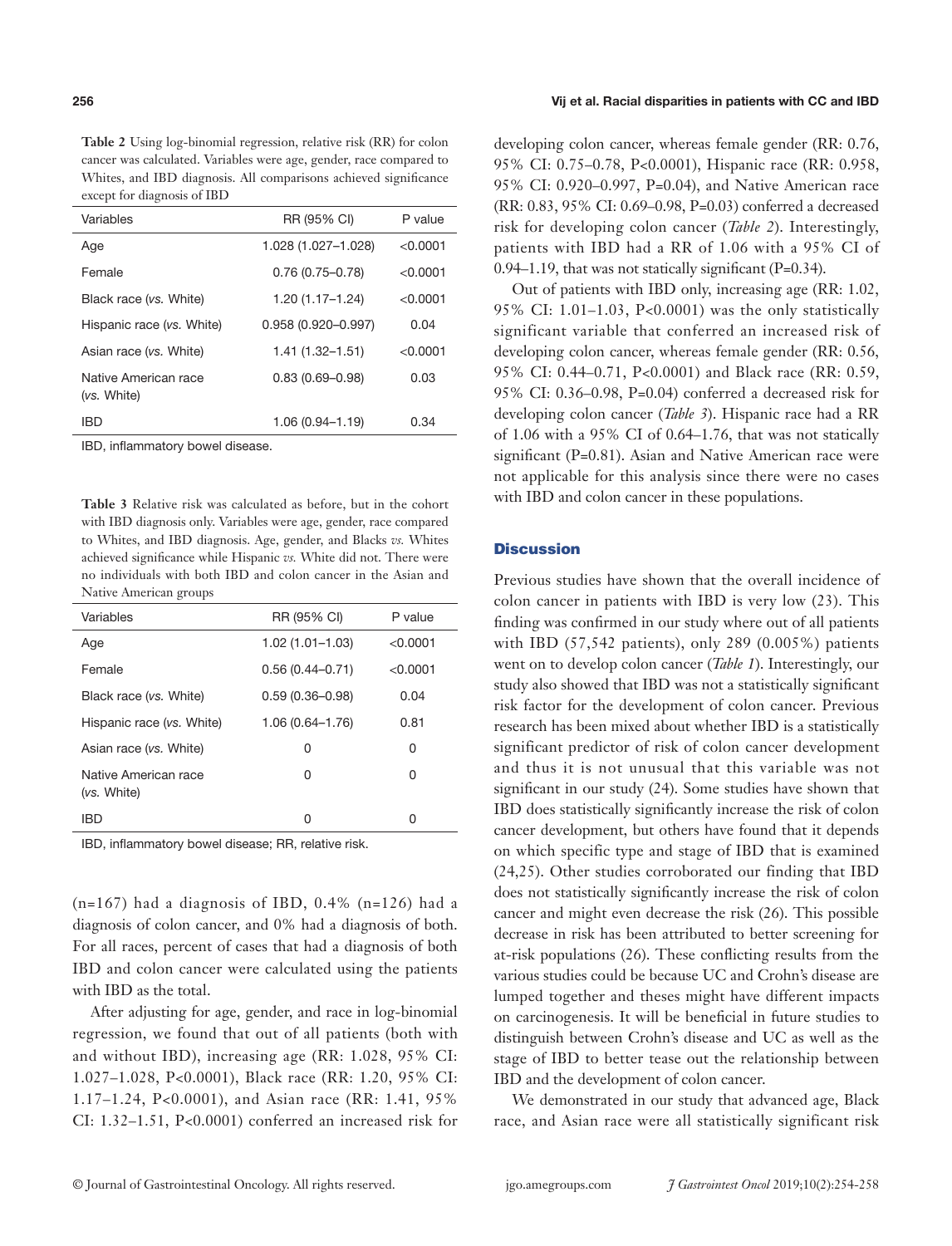#### Journal of Gastrointestinal Oncology, Vol 10, No 2 April 2019 **257**

factors for colon cancer development, while Hispanic race, Native American race, and female gender all conferred a decreased risk of development of colon cancer (*Table 2*). Our findings on race and gender have been corroborated by previous studies (22,23).

We went on to analyze the incidence of colon cancer only in the patients with IBD. Our analysis showed that advanced age was still a statistically significant predictor of development of colon cancer. Female gender was still protective, which corroborates with findings from previous studies (17,22). Of the patients with IBD, Hispanics do not have a statistically significant increase or decrease in the development of colon cancer. However, being Black with IBD actually confers a statistically significant less chance of developing colon cancer. This is particularly interesting because Black race seems to have a protective effect on developing colon cancer for the patients with IBD, but an increased risk for the general population (both with IBD and without). While this finding is perplexing, one possible explanation is that Blacks with IBD may follow a more prudent surveillance given this population is known to be an at-risk group for colon cancer. However, this population has also been shown to have less access to healthcare. Another possible explanation for this disparity could be due to genetic predisposition. Blacks with IBD may possibly have a change in their gut flora that may be protective to development of colon cancer. Future studies are warranted to investigate change in the gut microbiome in patients of different races with IBD who develop colon cancer.

Our study has inherent limitations given that it is a retrospective analysis. Our data consisted of a large sample size, but the number of patients with IBD and colon cancer is small, which could impact the analysis. Another limitation is the fact that we could not separate the Crohn's disease patients from the UC patients. This could not be done because the database did not separate them and grouped both under IBD.

# **Conclusions**

Despite these limitations, our study showed that there are racial disparities in the incidence of colon cancer in patients with IBD. It also showed that a certain race could be both disadvantageous in one setting and protective in another. Future studies on larger and more specific databases will be useful to fully understand how race and ethnic groups impact the likelihood that patients with IBD will develop colon cancer. Additional studies on genetic predisposition

will also help to better understand racial disparities. Shedding light on racial disparities will allow for focused healthcare efforts for at-risk populations to ultimately decrease the incidence and mortality of colon cancer.

# Acknowledgements

We would like to thank the patients without whom this work would not be possible.

# Footnote

*Conflicts of Interest:* The authors have no conflicts of interest to declare.

*Ethical Statement:* This study was reviewed by the University of Arizona, Institutional Review Board (IRB ID: 1608829801) and was determined to be exempt from the need for approval.

#### **References**

- 1. Hanauer SB. Inflammatory bowel disease: epidemiology, pathogenesis, and therapeutic opportunities. Inflamm Bowel Dis 2006;12 Suppl 1:S3-9.
- 2. Loftus EV Jr. Clinical epidemiology of inflammatory bowel disease: Incidence, prevalence, and environmental influences. Gastroenterology 2004;126:1504-17.
- 3. Whelan G. Epidemiology of inflammatory bowel disease. Med Clin North Am 1990;74:1-12.
- 4. Molodecky NA, Soon IS, Rabi DM, et al. Increasing incidence and prevalence of the inflammatory bowel diseases with time, based on systematic review. Gastroenterology 2012;142:46-54.e42.
- 5. Fielding JF. The relative risk of inflammatory bowel disease among parents and siblings of Crohn's disease patients. J Clin Gastroenterol 1986;8:655-7.
- 6. Laharie D, Debeugny S, Peeters M, et al. Inflammatory bowel disease in spouses and their offspring. Gastroenterology 2001;120:816-9.
- 7. Monsen U, Brostrom O, Nordenvall B, et al Prevalence of inflammatory bowel disease among relatives of patients with ulcerative colitis. Scand J Gastroenterol 1987;22:214-8.
- 8. Roth MP, Petersen GM, McElree C, et al. Familial empiric risk estimates of inflammatory bowel disease in Ashkenazi Jews. Gastroenterology 1989;96:1016-20.
- 9. Mekhjian HS, Switz DM, Melnyk CS, et al. Clinical features and natural history of Crohn's disease.